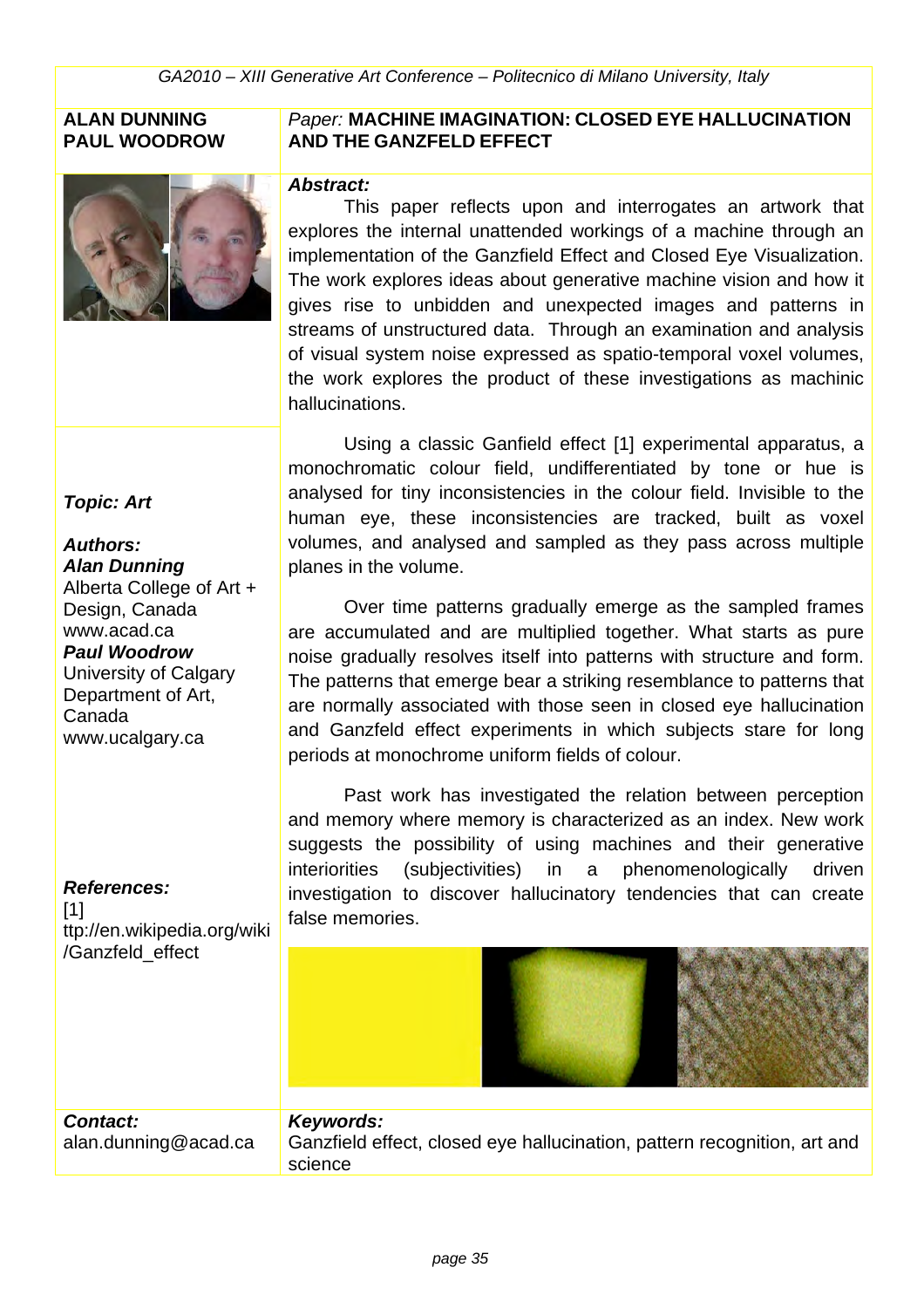# **ColourBlind: Machine Imagination, Closed Eye Hallucination and the Ganzfeld Effect**

#### **Alan Dunning**

*Media Arts + Digital Technologies, Alberta College of Art + Design, Calgary, Canada Department of Computer Science, University of Calgary, Canada email: alan.dunning@acad.ca*

#### **Paul Woodrow**

*Department of Art, University of Calgary, Canada email: pwoodrow@ucalgary.ca*



*ColourBlind, 2010, installation view* 

### **Premise**

The Einstein's Brain Project is a group of scientists and artists working together to develop installations and environments exploring ideas about consciousness and the new constructions of the body. Recent work has used strategies taken from paranormal science and psychology to explore how interpretation in shared machine-human environments contributes to the construction of our worlds.

The paper briefly introduces and contextualizes a new, developing work – *ColourBlind* - that explores the internal workings of a machine through an implementation of the Ganzfield Effect and Closed Eye Visualisation insofar as they relates to ideas about hallucination in human and machine hybrids. The work explores ideas about machine vision and how hybrid interpretation gives rise to unbidden and unexpected colours, images and patterns in streams of unstructured data, and how undifferentiated monochrome colour can affect interpretation imagination. Through the inspection and analysis of visual system noise expressed as spatial temporal voxel volumes, the work considers the product of these investigations as machine hallucinations.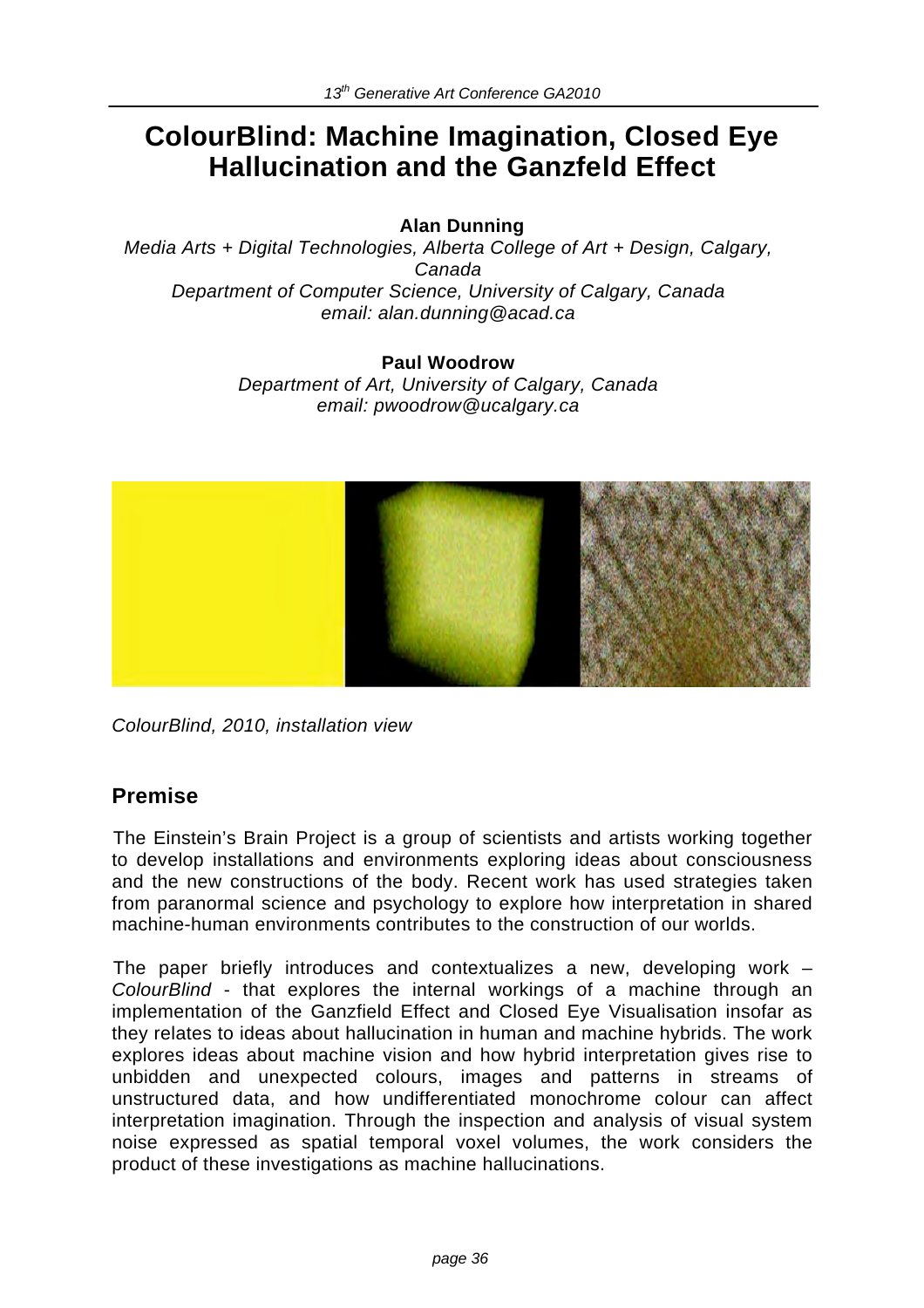## **1. INTRODUCTION**

In recent times the development and dissemination of computer generated imagery has made commonplace constructed visual spaces that are fundamentally different from the mimetic and naturalistic representations of traditional media like painting, photography and film. But it is the increasing prevalence of machine and computer vision, and seeing machines, which has produced the most radical shift in the manner in which the world is perceived and constructed. This habitual employment of technological devices and programs has reconfigured both our conceptual and perceptual frameworks to the extent that what might be called natural vision is beginning to be superseded by machine vision. This suggests that vision is becoming disengaged from human needs and is now transferred to a technological plane.

The Project's exploration of hybrid perception and interpretation in shared machine-human environments concentrates on the idea that any visualization is a complex expression and indication of internalized machinic activity. In previous work we have been forced to acknowledge that our visualizations are constructs that are not uniquely related to the information that generates them. They are a complex hybrid of machine analysis, human interpretation, and scientific and artistic vision, which promotes a remapping of information beyond its immediate functional value. The drive to fill in the spaces opened up by those parts of an entity that resist their informational links, produces what we might only think of as false positives, but in doing so brings into focus acts of cognition that are inextricably linked to the building of meaning, the understanding of narrative, and, in turn, to the techno-subjective restructuring of the body.

### **The Ganzfeld Effect**



The Ganzfeld (complete or open field) effect [1] is a phenomenon of visual perception caused by staring at an undifferentiated and uniform monochrome field of colour. Usually this is accomplished by the subject wearing tight fitting goggles that block out all but one colour of the spectrum. In the 1930s psychologist Wolfgang Metzger, investigating gestalt theory, established that when subjects gazed into a featureless colour field they were unable to see anything after even a few seconds. In further experiments subjects that are immersed in the monochrome field for extended periods of time consistently hallucinated and recorded distinct EEG patterns of activity.

It is a well-known phenomenon with historical *Ganzfeld modified CCD* precedents in the followers of Pythagoras entering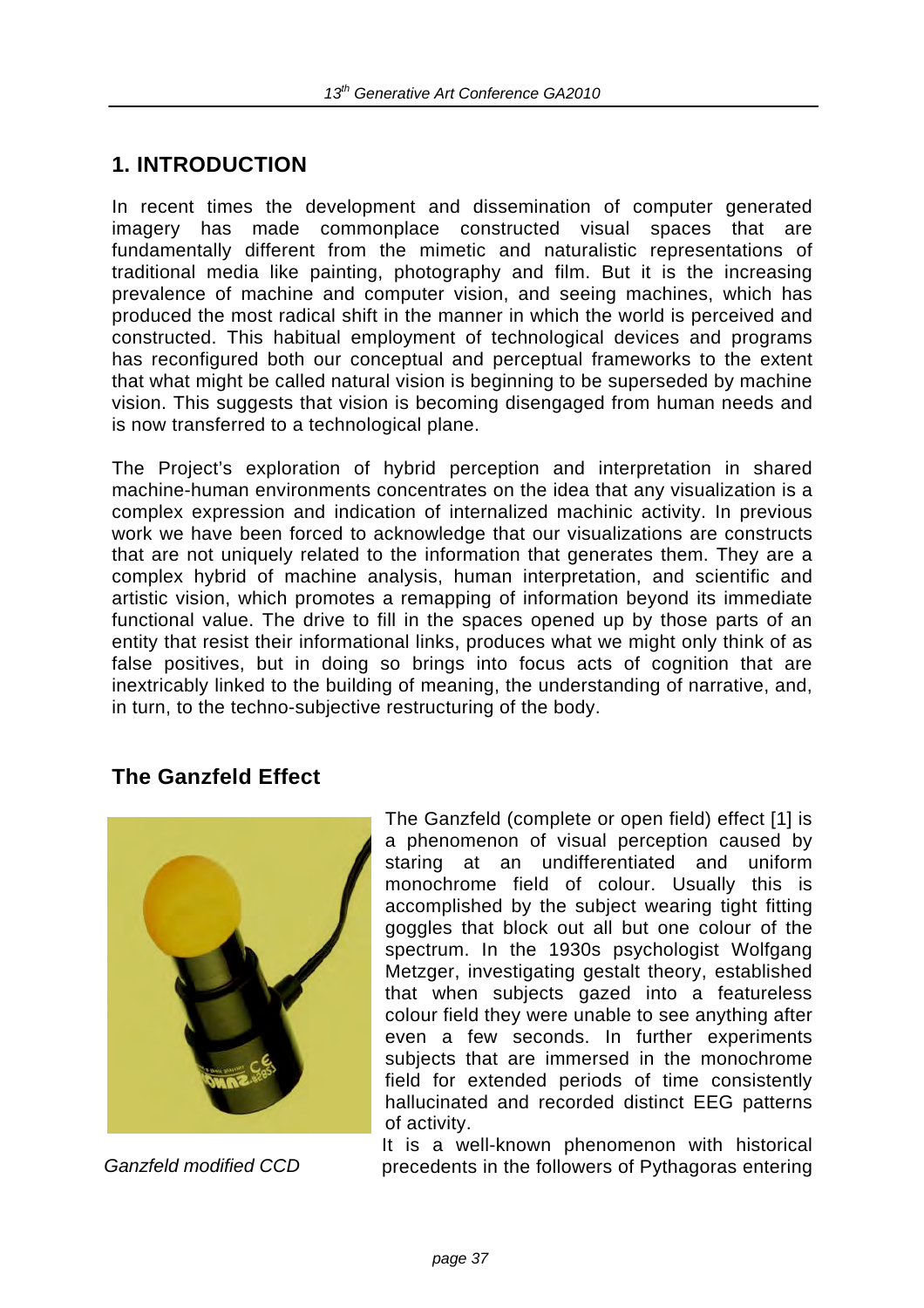dark caves to gain wisdom through visions [2], and in reports of trapped miners hallucinating and seeing ghosts. Similar experiences are often cited by Arctic and Antarctic explorers who report altered states of mind while travelling across large featureless landscapes.

It is thought that the hallucinations in extended Ganzfeld experiments are the result of the brain amplifying neural noise in order to look for the missing visual signals, and it is this noise that is interpreted in the higher visual cortex, giving rise to hallucinations.

A Ganzfeld experiment is a technique used in the field of parapsychology to test individuals for extrasensory perception. In the context of *ColourBlind* its similarity to scrying – an ancient system of revelation through prolonged observation of an object - should be noted. Martin Howse's experiments in scrying, in so far as they relate to our electronic environment and the revelation of a hidden world [3] have particular resonance, as does Friedrich Kittler's exposition on the electromysticism of Thomas Pynchon's novels. [4]



*Patterns typically reported in CEH* 

### **Closed Eye Hallucination**

In Closed Eye Hallucination an individual sees blobs, colours in motion and sometimes objects, even though the eyes are closed. Closely linked to the experiences of subjects in Ganzfeld experiments there are often patterns discovered within the blobs – most cited are webs, grids, honeycombs and other geometric and repeating structures.

CEH experiences can take a number of forms: visual noise - seemingly random noise of pointillist light/dark regions with no apparent shape or order; light/dark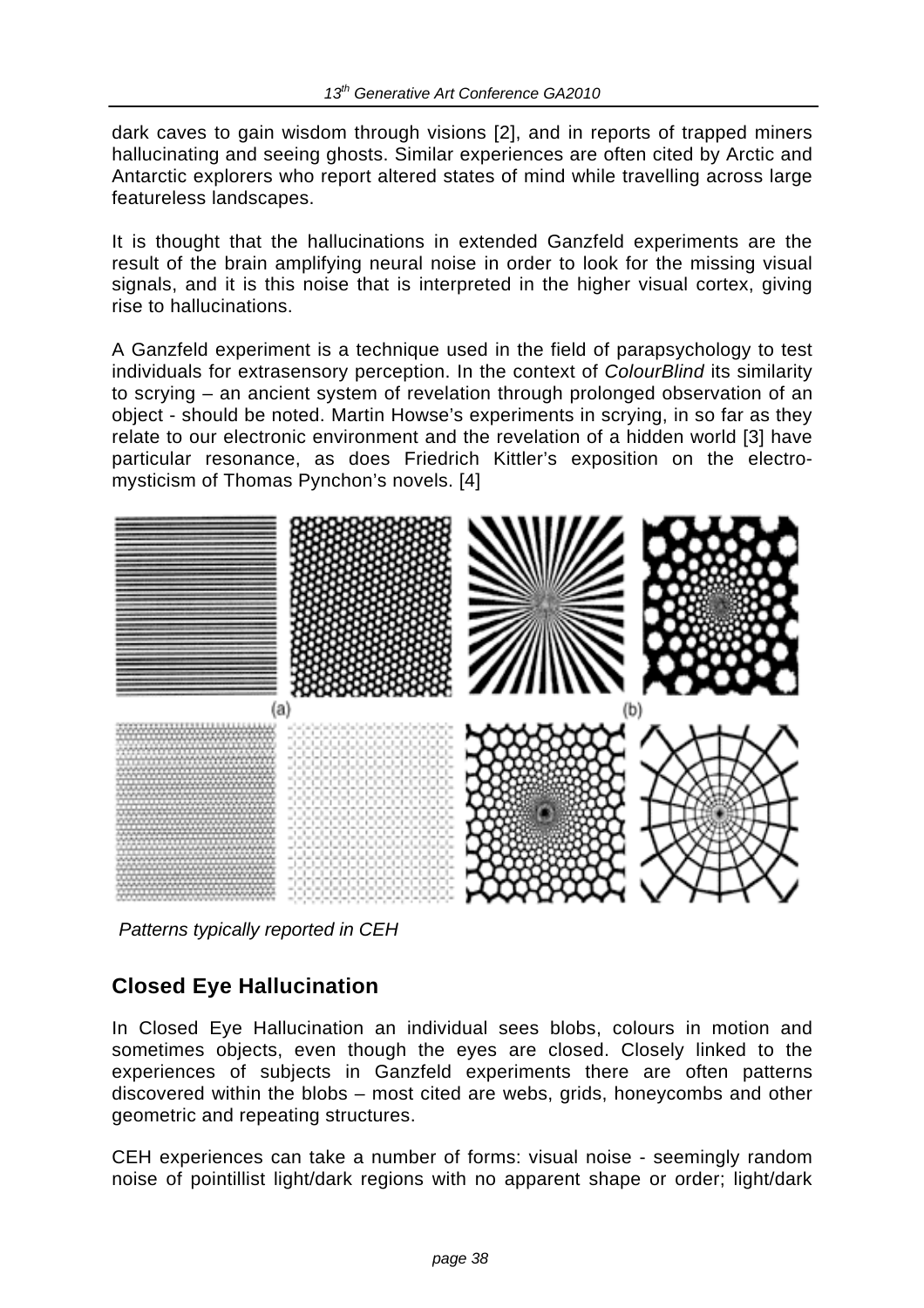flashes - regions of intense black or bright white that appear in the noise; patterns – highly organized motion and colour forming complex geometric patterns and shapes; and finally objects and things.

## **ColourBlind**

A camera is turned on, covered with a single Ganzfeld goggle [5] and bathed in a pure yellow light. The only light passing to reach the camera's CCD is yellow light of 570 nm. The video stream is sent to a computer where the input is cropped and adjusted for fall-off at the edges of the camera so that the monochrome colour field is undifferentiated by tone or hue. The camera image is processed in Max/MSP to construct a voxel volume that is analysed for optical features within a specified region of interest. Tiny inconsistencies in the colour field, invisible to the human eye, false positives if you will, are tracked as they pass across 3 planes in the x, y and z dimensions of the volume. These inconsistencies are amplified and rendered as pixels on a video plane that becomes increasingly densely populated through additive blending.

This video plane is streamed to a projection on the wall. Over time patterns gradually emerge as video frames are accumulated and multiplied together. Two other screens show, in turn, the light that is seen by the camera and the volume of data that contains the analyzing planes. What starts as pure noise gradually resolves itself into patterns with structure and form. Sometimes these form rapidly, but usually these are the results of many layers of noise blended together over very long periods of time – days and weeks.



*Visualisation of emerging pattern*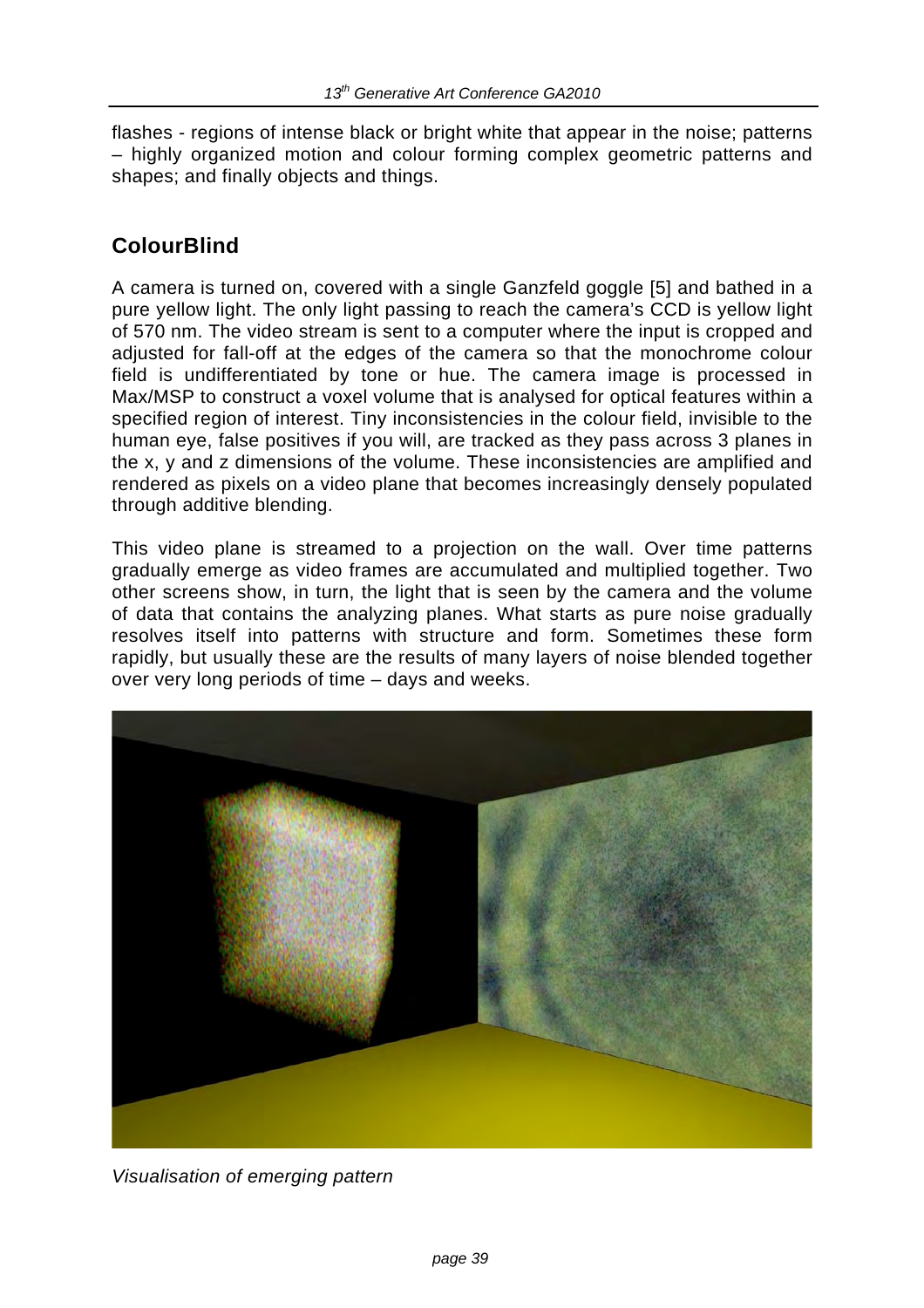The patterns that emerge bear a striking resemblance to patterns that are normally associated with those seen in closed eye hallucination and Ganzfeld effect experiments in which subjects stare at monochrome uniform fields of colour. Most often loose grid-like patterns with regularly spaced nodes emerge first, to finally resolve themselves as lines radiating out from single focal point. The patterns take the form of organised blobs that develop into lines and patterns. Usually asymmetrical they still retain enough symmetry to suggest cobwebs, wheels or mazes that recall many descriptions of hallucinations experienced during Ganzfeld experiments.

The inconsistencies in the field come from the image sensor itself, and the quantization processes at work in the patch, but the patterns that emerge suggest that there are unseen structures embedded in the streams of data that surround us and feeds the imagination that is at the heart of the Project's work on hybrid cyborgian systems of representation and interpretation.

A CCD is an electronic photon detector, converting photons into electrons, as photons strike each pixel of the device. The number of electrons amassed in each pixel is directly proportional to the number of photons that strike the pixel, and indicate how dark or light each particular pixel should be in an image file. Theoretically, each and every photon would be converted into one electron, the number of electrons indicating exactly how much light struck each pixel. However, thermal noise, amplified background electrical noise, and the fact that not all pixels in a CCD have the same sensitivity to light, introduce variations that affect the representation of the image.

Noise in these images manifests itself in many ways; grain in dark areas, horizontal or vertical lines visible in low signal areas of the image, blotchy gradients between darker and lighter areas, gradients from one edge of an image to another.

The introduction of noise into an image creates numerous fictions, and the link to direct representation is attenuated. At the extreme a noisy image is a fiction filled with hallucinatory elements. It is these hallucinatory elements and their consequent fictions that form the patterns in the work. But their fictive character is moderated by their lack of any indexical, physical relationship to reality.

The installation is a generative, closed system. An algorithm looks for any disruption in a uniform field of colour. Any pixel values that fall outside a finite and limited range are stacked additively on previous instances of disruption. Over time there are many, many instances of the tiniest of ruptures in the visual field that, multiplied together, begin to organize the previously vacant colour field. These patterns are nothing more than the chance interaction and collision of one slight variation in pixel value with another, but the Project's interpretation of them hints at an analytic that forms in the interstice between machine and body within pattern and information flows, as the brain's cenophobic response to absence and randomness.

The patterns that emerge from the random flickerings in the machine hint at an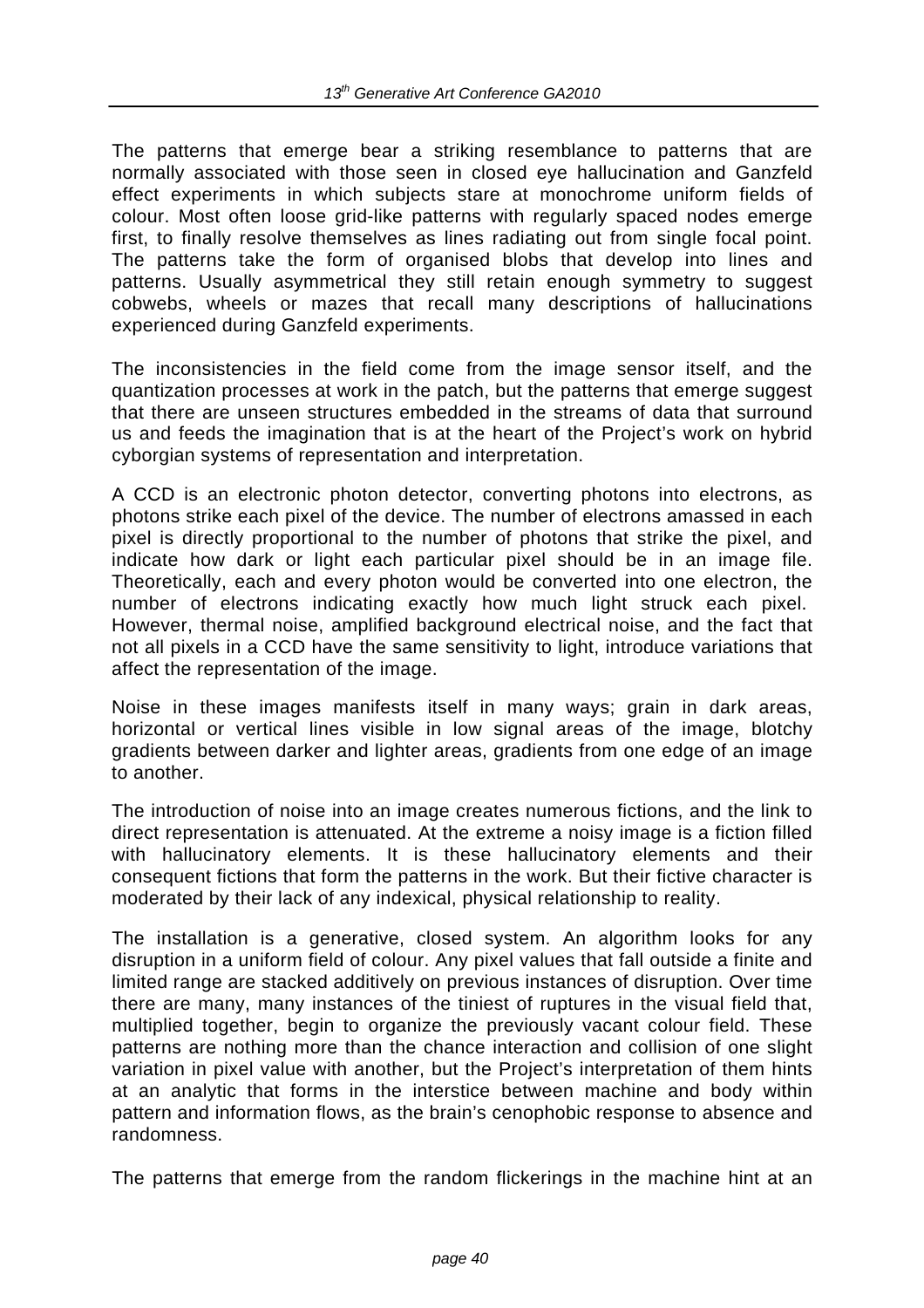immaterial hybrid body that exists in the pattern and information flows that were fusion of body and machine, suggests that there might be real information contained within the random noise of the work, but its lasting impression is to acknowledge an ontological anxiety that imagines a remembering body so inextricably enmeshed with its surroundings and the technologies that support it, that it becomes indistinguishable from the processes, systems and mechanisms of storage and distribution.



*Tracked pixels accumulated over time*

*But the real question is whether machines can imagine too, whether in the darkness there is anything that might cause the machines to see as humans do to see things where there are none and to recognize within these visual mistakes optical and aesthetic possibilities?* [6]

### **Previous Work**

Earlier work used ideas found in Electronic Voice and Video Phenomena to explore ideas about presence and absence, and pattern and randomness. Installations took the form of blinded cameras that sent visual and audio noise to a computer that analysed it for patterns that looked like human faces and sounded like human speech.

In these installations the computer did the hard work of analyzing complex data, but the task of meaning making was left to the observer. Algorithms that found faces or human speech in the data stream found many barely meeting the requirements. The interpretation of noisy pixels as faces, or noise as speech was left to the observer. On occasion these faces and voices were utterly convincing. They were, to all intents and purposes, real faces, real voices. They were not images of people, but another kind of image loaded with meaning, which arose accidentally, but irresistibly, from the hybrid interaction between machine and body. To all intents and purposes when these patches of pixels looked like faces, they *were* images of faces.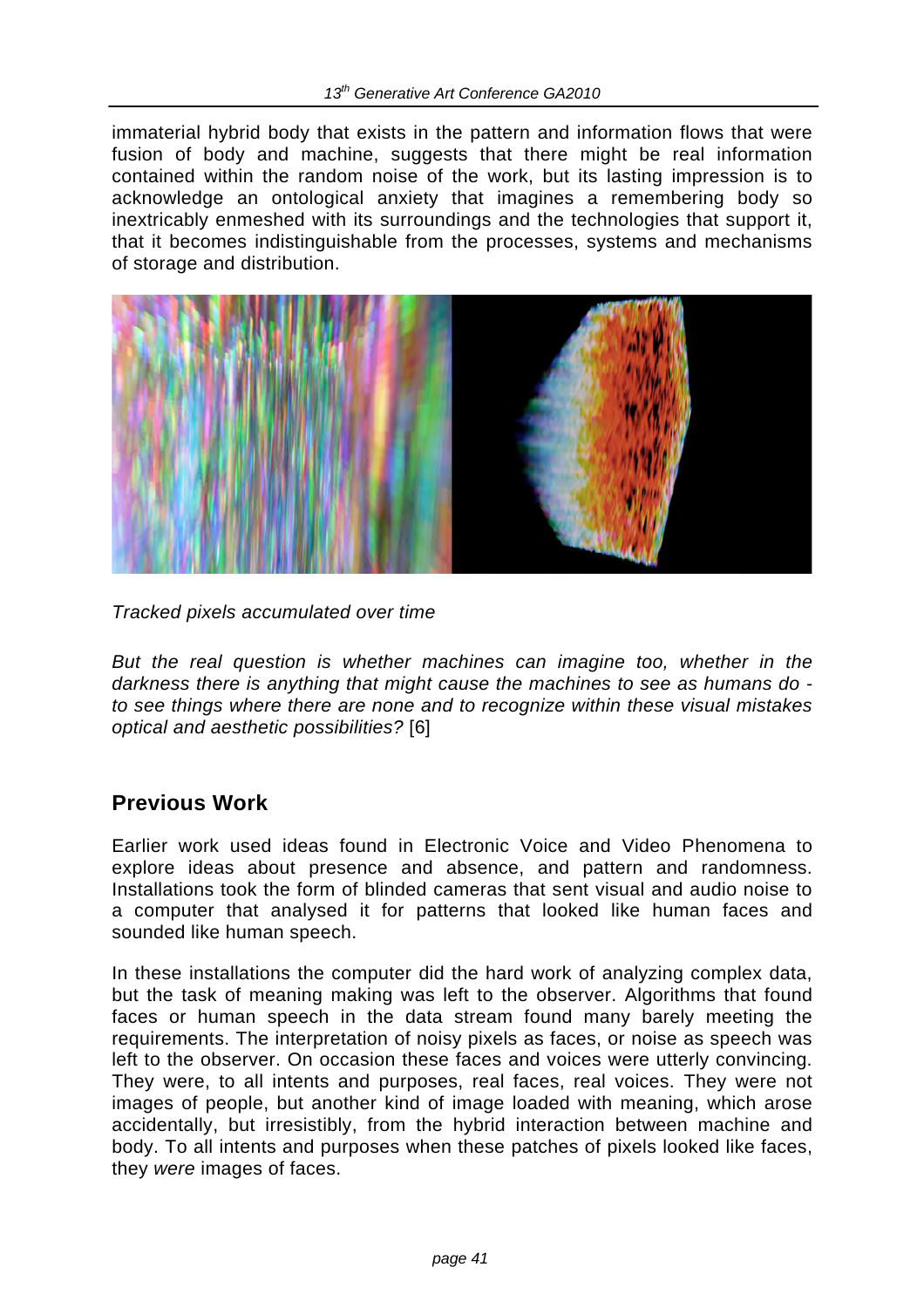The faces and voices that emerged from the random flickerings in a machine hinted at an immaterial hybrid body that existed in the pattern and information flows that were fusion of body and machine, suggesting that there might be real information contained within the random noise of the work.



*Ghosts in the Machine, Mexico 2008*

Later work extended these ideas by organising noise and its visual equivalents as spatio-temporal volumes to enmesh an observer in a stack of noise slices, delivered by directional speakers. These works used pattern recognition algorithms to identify unusual repetitions, noticeable clusters, loops and so on, in concert with a moving observer who gave form to shapes and sounds. Enlarged to architectural scale an observer is enveloped by volume of noise slices, delivered by directional speakers. The observer gives form to shapes and sounds that might seemingly only have an attenuated indexical relationship to the data. These works form the beginnings of a new means to develop installations and visual systems that use the relationship between an observer actually within the data to build a picture of the machine/human that is the mediatized body.

It is this work that informs the recent exploration of pattern emerging from a monochrome colour field.

### **Conclusion**

The work of the art and science collective the Einstein's Brain Project has long been closely associated with issues surrounding memory, time and the means by which we access the past. In particular, works that have been engaged with the deep analysis, through pattern and feature recognition, of information accreted over long periods of time, have contributed to a core understanding of memory as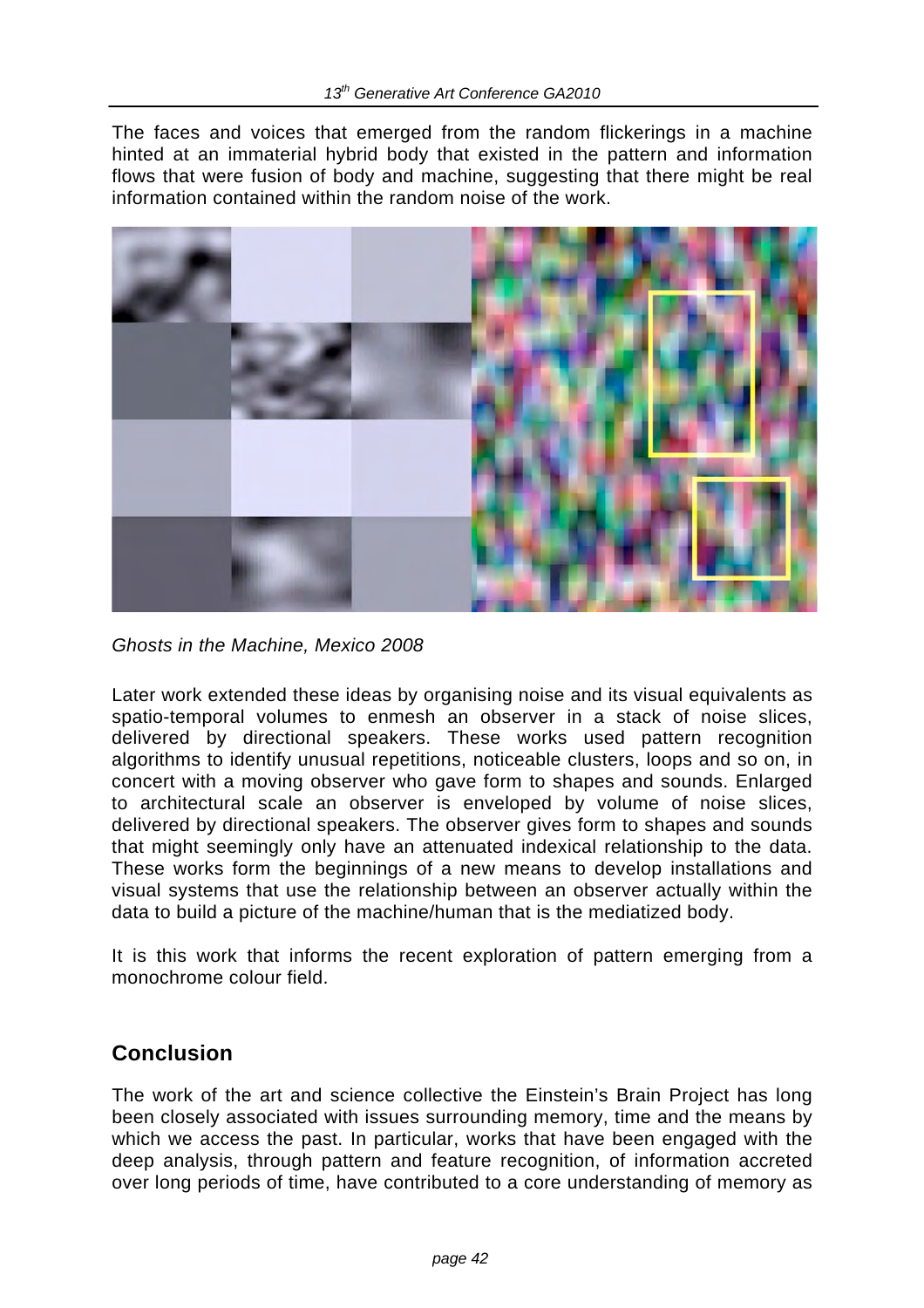a shared construction between machine and human. In these works the task of archiving the data has been consigned to machine memory, but analysis and interpretation has remained with the human element in the symbiotic, cyborgian systems that constitute the works. The relationships between time, human interpretation and distributed and archived memory, together with the irresistible shifts that occur in the false continuities of reconstruction, have suggested new ways to consider memory and the body as its instantiating agent, as is increasingly distributed throughout a diffused and expanding world. They suggest that memory may not only be discrepant - dynamic and neomorphic - but also more purely hallucinatory and more bound up in the complex processes of remembering that lay beyond both the recall of persistent memory, and the paroxysm of involuntary memory.

In ColourBlind very large amounts of data culled from noisy colour streams are processed in attempts to perceive pattern and form in apparently random streams, or in undifferentiated monochrome fields of colour. Extremely large amounts of data are written to disk and analysed both in real time and after the fact. In each work, the task of archiving data is consigned to a machine, with analysis occurring in the interstice between machine and human as both attend to the task of searching for pattern. What the analysis reveals is that patterns and forms assert themselves that are neither properly in the data nor indexed elsewhere. While representing the data exactly, these forms arise through simple differences that recalls Deleuze's notions of difference intensity:

*Every phenomenon refers to an inequality by which it is conditioned. Every diversity and every change refers to a difference that is is sufficient reason. Everything which happens and everything which appears is correlated with orders of differences: differences of level, temperature, pressure, tension, potential, difference of intensity*. [7*]* 

Simple differences in tone, or colour or hue result in a morphogenesis based on emergence, on becoming and driven by intensity differences. The machine archive – machine memory – contains its own mechanisms for generating form from within. Unexpectedly, machine memory suddenly appears less finite, less closed to discrepancy than first imagined. Form and pattern is generated through the very intensities of difference that are the quintessence of code - ones and zeros. It is as if algorithmic access to an archive – machine memory if you will – is, and must be, fundamentally hallucinatory.

All of the Project's pattern recognition work has much in common with the psychic spectres of Abraham and Torok [8], Jonathon Crary's bodies [9], and with recent explorations into sonic hauntology [10], particularly in its investigation into changing ideas about what constitutes authenticity, and with earlier explorations into EVP [11], but its lasting impact is to acknowledge an ontological anxiety that imagines a body so enmeshed with its surroundings and the technologies that support it, that it becomes indistinguishable from the mechanisms of its representation and disappearance.

The work of Einstein's Brain Project explores machine vision and computational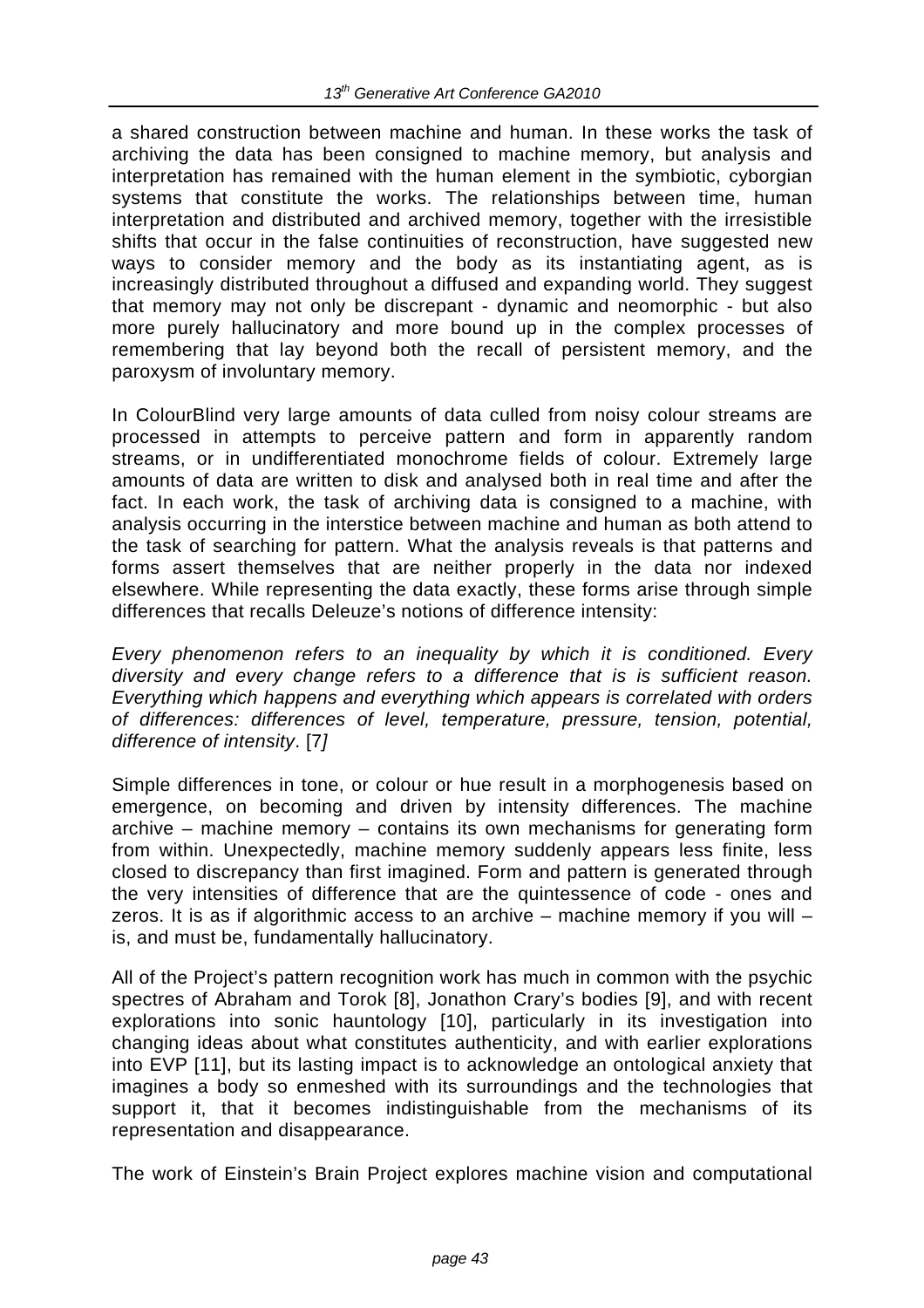analysis to examine a machine's interiority – its phenomenal self-model. The question remains: where is this model to be found? It is not located within the artifacts themselves and neither is it properly located within the machine. It is the product of a relation. Past work has investigated the relation between perception and memory where memory is characterized as an index. New work suggests is possible to use machines and their interiorities (subjectivities) in a phenomenologically driven investigation to discover hallucinatory tendencies that can create not only false memories, but machine imagination.

Increasingly our machines see and discriminate much as we do, and in turn change our perception of the world. ColourBlind explores ideas about how we and machines see and experience the world, and raises questions about the capacity of both to discriminate. In the search for pattern in randomness, for colour where there is none, when faced with the *horror vacui* of sensory deprivation the brain, and in this case the machine, continues its processing regardless, creating its own colours and forms as interpretative hallucinations, as part of a grid of a memoriously relational world [12]:

*In his electro-mysticism, the triode was as basic as the cross in Christianity. Think of the ego, the self that suffers a personal history bound to time, as the grid. The deeper and true Self is the flow between cathode and plate. The constant, pure flow. Signals - sense data, feelings, memories relocating-- are put onto the grid, and modulate the flow. We live lives that are waveforms constantly changing with time, now positive, now negative. Only at moments of great serenity is it possible to find the pure, the informationless state of signal zero."* [13]

### **REFERENCES**

[1] Ramesh, B, *Ganzfeld Effect,* http://www.shvoong.com/exact-

sciences/biology/1671321-ganzfeld-effect/ (accessed April 2009).

[2] Ustinova, Yulia, *Caves and the Ancient Greek Mind: Descending Underground in the Search for Ultimate Truth,* Oxford University Press, 2009.

[3] http://1010.co.uk/org/scrying.html, (accessed November 2006).

[4] Kittler, Friedrich*. Pynchon and electro-mysticism*. In *[the] xxxxx [reader]*, Joost Rekveld, 2006

[5] There are goggles of various kinds available, but simple Ganzfeld goggles can be made from the two halves of a ping-pong ball.

[6] Ted Hiebert, in conversation with Alan Dunning and Paul Woodrow,

Calgary/Bothell, 2009

[7] Deleuze Gilles, Difference and Repetition (Columbia University Press, New York, 1994), page 222

[8] Abraham, Nicolas and Torok, Maria. *The Shell and the Kernel*, Chicago: University of Chicago Press, 1994.

 [9] Crary, Jonathan. *Techniques of the Observer: On Vision and Modernity in the Nineteenth Century*, Cambridge: MIT Press, 1990.

[10] From 1995 onwards, the term hauntology has featured prominently in the British music press and blogosphere. The first to use the term were Ian Penman